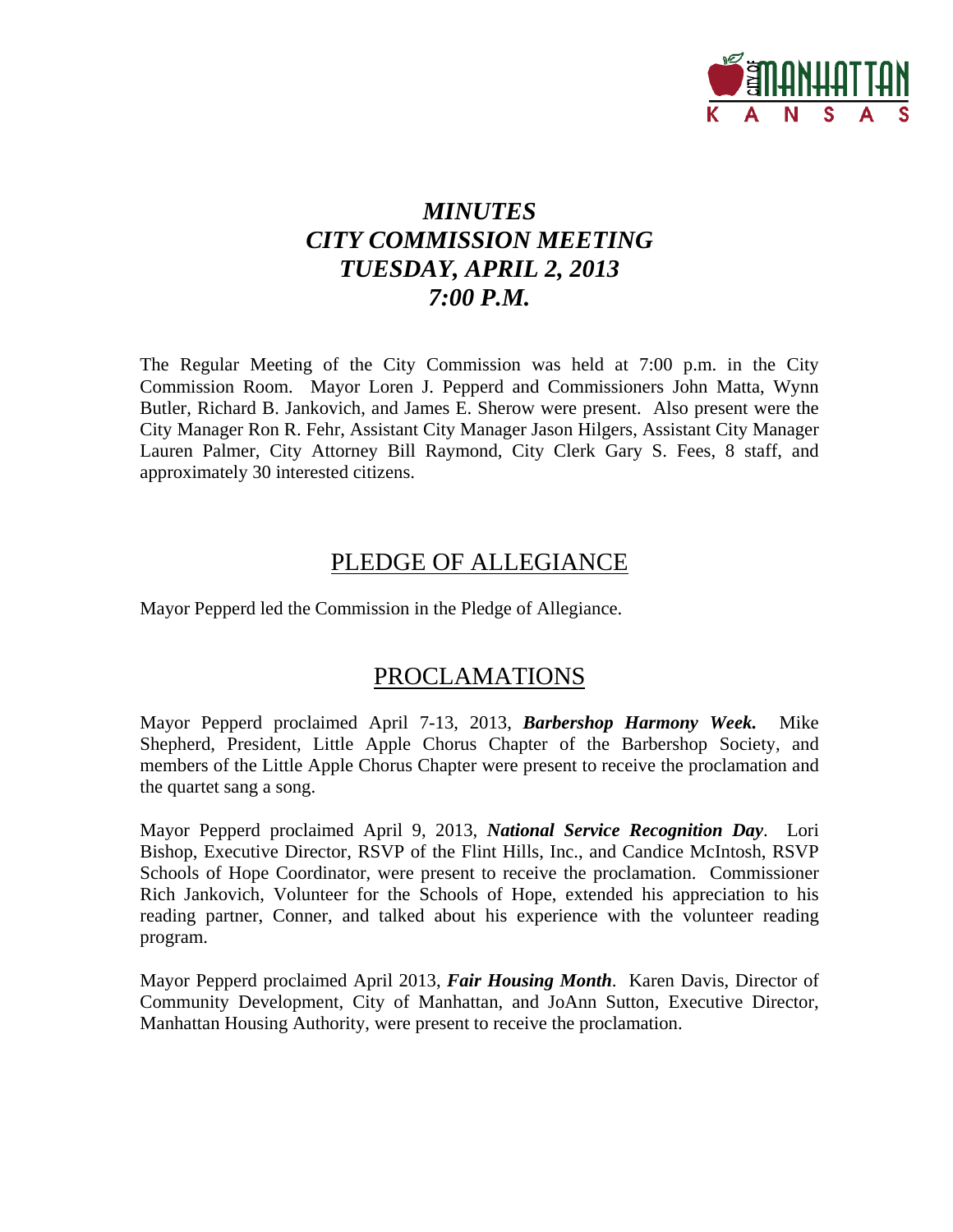# PROCLAMATIONS *(CONTINUED)*

Mayor Pro Tem Matta on behalf of Mayor Pepperd proclaimed April 2013, *Poetry Month*. Elizabeth Dodd, Professor, Kansas State University English Department; John Pecoraro, Assistant Director, Manhattan Public Library; Richard Prudenti, Membership/Special Events Coordinator, Flint Hills Discovery Center; and Penny Senften, Executive Director, Manhattan Arts Center, were present to receive the proclamation.

Mayor Pro Tem Matta on behalf of Mayor Pepperd proclaimed May 4, 2013, *Poppy Day*. Cindy Sicard, Chairperson, Poppy Day Committee, American Legion Post 17, and Megan Stubbings, Poppy Princess, were present to receive the proclamation.

# PUBLIC COMMENTS

Mayor Pepperd opened the public comments.

Dave Misra, resident of Vattier Street apartment complex and Kansas State University student, informed the Commission of an issue regarding the calculation of his water bill and stated that the current usage based on a previous three month average is unfair. He stated that he uses about one unit of water a month and is being charge for seven units because of the usage by previous renters. He requested that the Commission provide him with a waiver and offer a solution to his concerns. He then responded to questions from the Commission.

Mayor Pepperd stated that he lives alone and used two units of water last month. He said this item may need to be re-examined and stated that the City is low on the charges applied for water turn on and off fees.

Commissioner Butler stated that the issue is for sewer rates and not water charges. He said the way the City computes the sewer fee is the use of seven units in the absence of any data. He expressed appreciation on the presentation and concerns expressed.

Ron Fehr, City Manager, provided clarification on the item regarding the calculation of sewer rates established based on the City's current policy using a winter quarter average of water usage. He stated that if the Commission desires to revisit the current policy and explore other thresholds, that can be done.

Commissioner Sherow stated that part of the overall goal and objective in setting utility rates was to have people pay for what they actually use in order to best serve the community.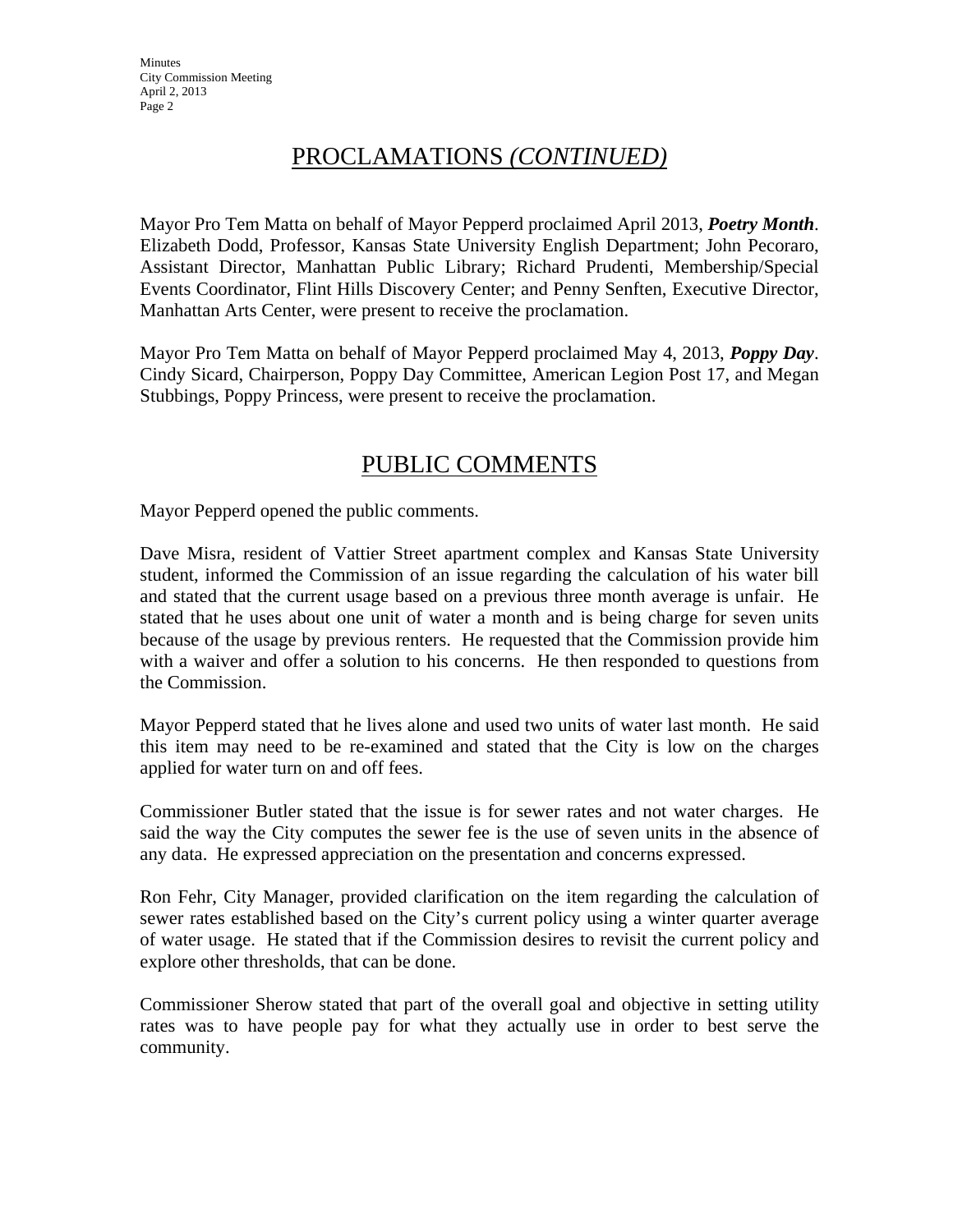# PUBLIC COMMENTS *(CONTINUED)*

Dave Misra, resident of Vattier Street apartment complex and Kansas State University student, informed the Commission that he appreciated their consideration and stated that the majority of students prefer to live by themselves in either one or two bedroom apartments. He asked that the Commission consider this issue and help provide some relief in the coming months.

Mayor Pepperd said this is an item to work on and needs additional discussion.

Commissioner Matta stated that the Commission needs to take another look at this and that he has received complaints from others regarding the calculation of rates. He said that it was becoming harder and harder to defend the current system.

Hearing no other comments, Mayor Pepperd closed the public comments.

# COMMISSIONER COMMENTS

Commissioner Jankovich thanked JoAnn Sutton, Executive Director, and her crew at the Manhattan Housing Authority for doing an outstanding job in managing public housing.

Mayor Pepperd thanked Lori Bishop, Executive Director, RSVP of the Flint Hills, for the National Service Recognition Day and expressed his appreciation to Commissioner Jankovich for his involvement as a tutor with the Schools of Hope reading program.

# CONSENT AGENDA

(\* denotes those items discussed)

# **MINUTES**

The Commission approved the minutes of the Special City Commission Meeting held Tuesday, March 26, 2013.

# **CLAIMS REGISTER NOS. 2728 and 2729**

The Commission approved Claims Register Nos. 2728 and 2729 authorizing and approving the payment of claims from March 20, 2013, to March 26, 2013, in the amounts of \$15,369.65 and \$923,128.57, respectively.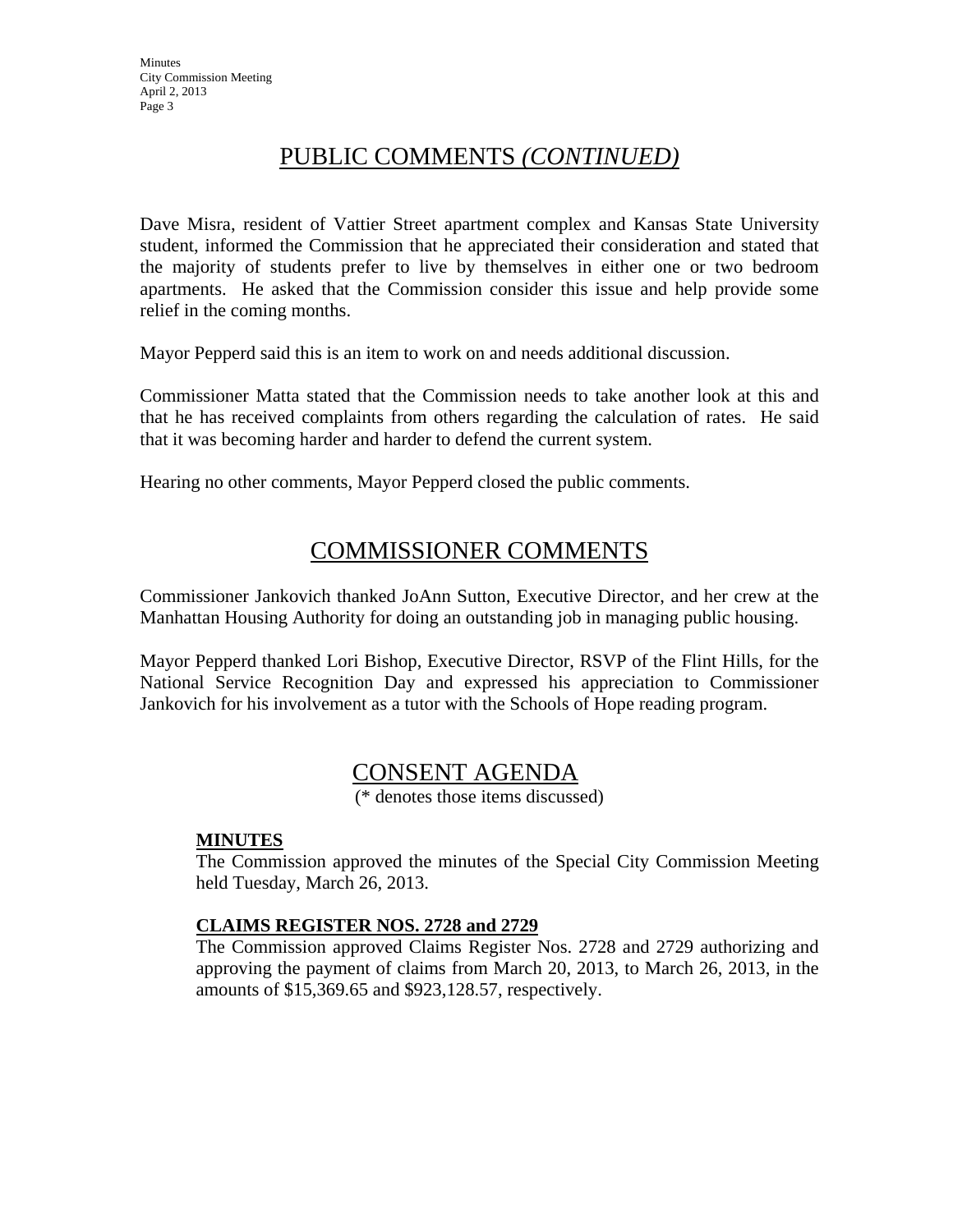# CONSENT AGENDA (*CONTINUED*)

### **ORDINANCE NO. 6995 – ANNEX – CONGRESSIONAL ADDITION**

The Commission approved Ordinance No. 6995 annexing the proposed Congressional Addition, approximately 20.25 acres, generally located along the west side of Grand Mere Parkway and northwest of the intersection of Grand Mere Parkway and Players Terrace, based on conformance with the Comprehensive Plan, the Growth Vision, and the Capital Improvements Program.

### **ORDINANCE NO. 6996 – REZONE – CONGRESSIONAL ADDITION**

The Commission approved Ordinance No. 6996 rezoning the Congressional Addition, from County R-PUD, Residential Planned Unit Development District, to R-M, Four-Family Residential District, and, R-1, Single-Family Residential District, based on the findings in the Staff Report *(See Attachment No. 1)*.

# **ORDINANCE NO. 6997 – INSTALL STOP SIGN – SOUTH 10TH STREET AND POTTAWATOMIE AVENUE**

The Commission approved Ordinance No. 6997 authorizing the replacement of the westbound stop sign with a southbound stop sign at the intersection of South 10th Street and Pottawatomie Avenue.

# **ORDINANCE NO. 6998 – REPLACE YIELD SIGN WITH STOP SIGN – VIRGINIA DRIVE AND NEVADA STREET**

The Commission approved Ordinance No. 6998 authorizing the replacement of the north and southbound yield signs with stop signs at the intersection of Virginia Drive and Nevada Street.

# **ORDINANCE NO. 6999 – AMEND FIREWORKS – BAN AERIAL LUMINARIES/EMERGENCY BAN**

The Commission approved Ordinance No. 6999 amending Sections 13-51 and 13- 54 and adding Sections 13-64, 13-65, and 13-66 to the Code of Ordinances of the City of Manhattan, banning the sale and use of aerial luminaries, and allowing for the declaration of an emergency ban on the discharge of fireworks or a rare extension of discharge time under rare and special circumstances.

# **ORDINANCE NO. 7000 – DISSOVLE – MUNICIPAL BAND ADVISORY BOARD**

The Commission approved Ordinance No. 7000 dissolving the Municipal Band Advisory Board and directed the Parks and Recreation Advisory Board to provide guidance to the City Commission on future policy matters involving the municipal band.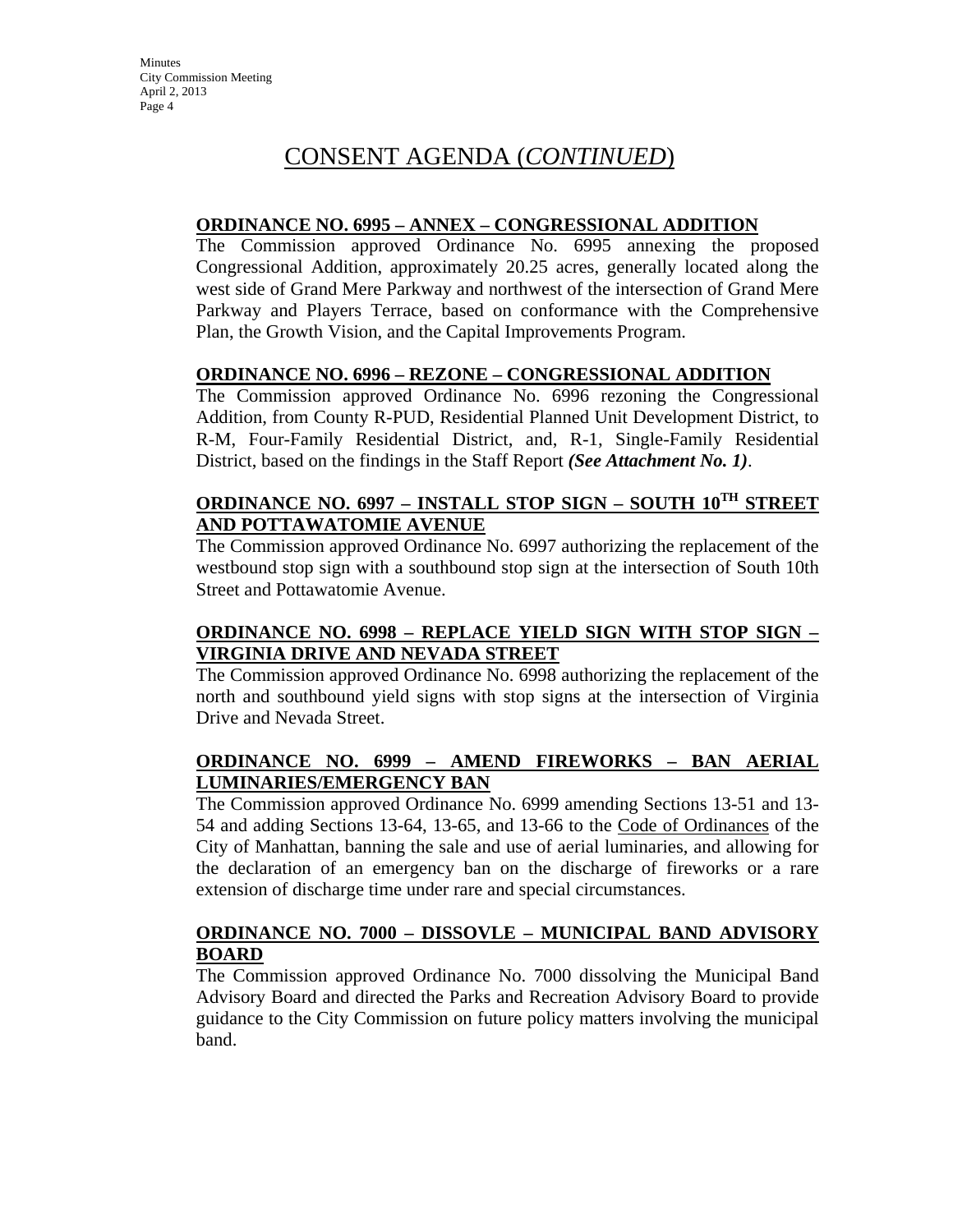# CONSENT AGENDA (*CONTINUED*)

### **\* RESOLUTION NO. 040213-A – ESTABLISH – COMMERCIAL CARD ACCOUNTS**

Commissioner Jankovich stated that he would abstain from this item due to a conflict of interest with his employer Commerce Bank.

The Commission approved Resolution No. 040213-A authorizing the Director of Finance to establish City commercial card accounts with Commerce Bank.

### **AWARD CONTRACT – CURED-IN-PLACE-PIPE SEWER LINING (SS1302)**

The Commission authorized the Mayor and City Clerk to execute a contract in the amount of \$427,098.00 with Layne InLiner, LLC., of Kiowa, Colorado, for the Cured-in-Place-Pipe Sewer Lining Project (SS1302).

# **AWARD CONTRACT – SANITARY SEWER MANHOLE REHABILITATION PROJECT (SS1301)**

The Commission authorized the Mayor and City Clerk to execute a contract in the amount of \$51,900.00 with Ace Pipe Cleaning, Inc., of Kansas City, Missouri, for the Sanitary Sewer Manhole Rehabilitation Project (SS1301).

# **AWARD CONTRACT – WELL REHABILITATION PROJECT (WA1302)**

The Commission authorized the Mayor and City Clerk to execute a contract in the amount of \$50,772.00 with Layne Christensen Company, of Wichita, Kansas, for the 2013 Well Rehabilitation Project (WA1302).

# **RESOLUTION NO. 040213-B – ISSUE GENERAL OBLIGATION BONDS – BLUEMONT CORRIDOR IMPROVEMENTS, 11TH STREET TO NORTH MANHATTAN AVENUE (ST1103)**

The Commission approved Resolution No. 040213-B, authorizing the Mayor and City Clerk to execute the Authority to Award Contract and Commitment of City Funds and authorizing the issuance of General Obligation Bonds for the Bluemont Corridor Improvements (ST1103) project.

# **CONTRACT AMENDMENT NO. 1 – ENGINEERING SERVICES – BLUEMONT CORRIDOR IMPROVEMENTS, 11TH STREET TO NORTH MANHATTAN AVENUE (ST1103)**

The Commission authorized the Mayor and City Clerk to execute Contract Amendment No. 1 to the Professional Engineering Services Contract with Bartlett and West Inc., of Manhattan, Kansas, for additional Engineering Services Bluemont Avenue from  $11<sup>th</sup>$  Street to N. Manhattan Avenue (ST1103).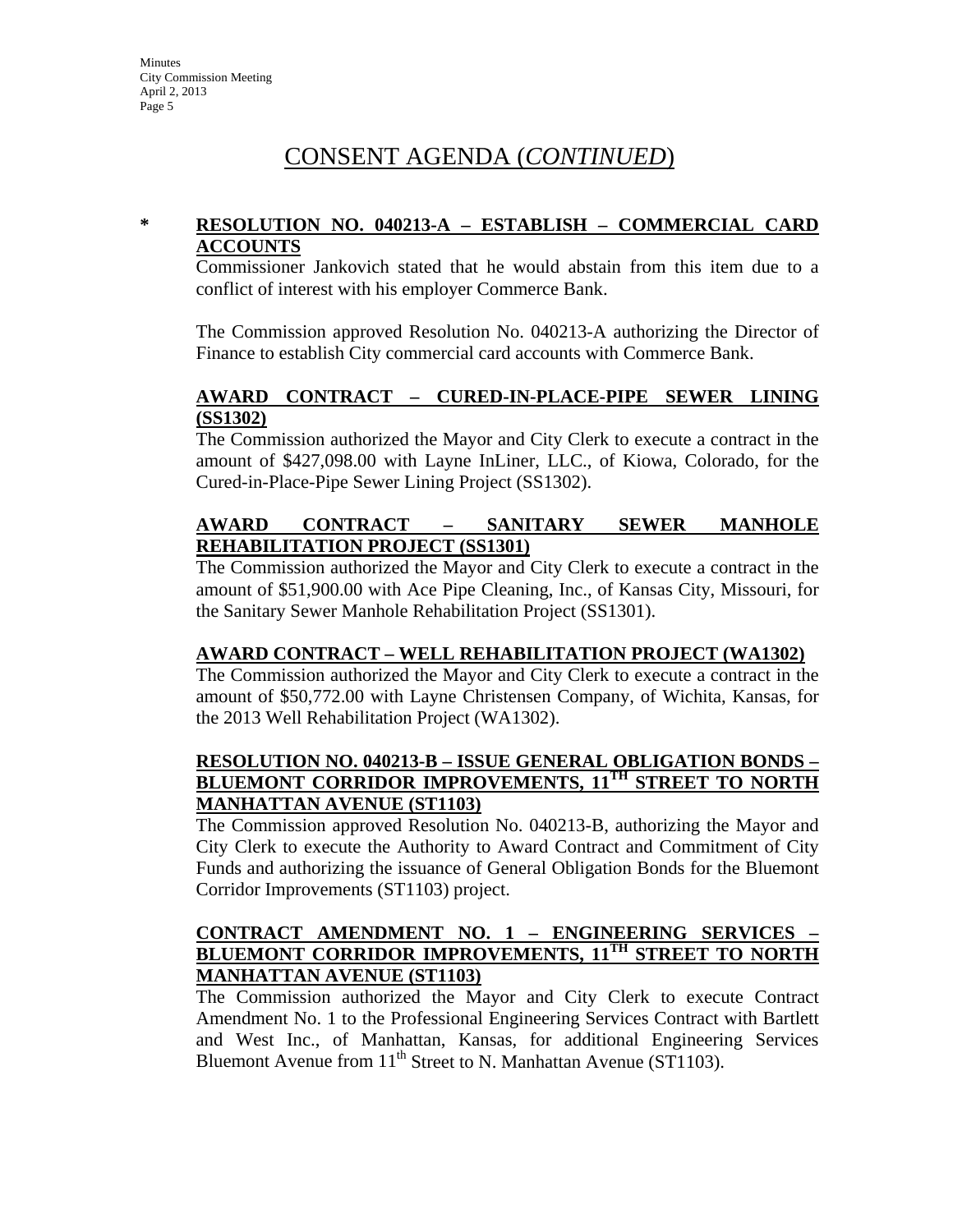# CONSENT AGENDA (*CONTINUED*)

# **AGREEMENT – CONSTRUCTION ENGINEERING SERVICES - BLUEMONT CORRIDOR IMPROVEMENTS, 11TH STREET TO NORTH MANHATTAN AVENUE (ST1103)**

The Commission authorized City Administration to finalize and execute a three party agreement among KDOT, the City, and Bartlett and West Inc. for Construction Engineering Services for the Bluemont Avenue from  $11<sup>th</sup>$  Street to N. Manhattan Avenue project(ST1103).

# **MEMORANDUM OF UNDERSTANDING – FACILITIES USE – USD 383**

The Commission approved the Facilities Memorandum of Understanding with USD 383 Board of Education and authorized the Mayor and City Clerk to execute.

# **EMPLOYMENT AGREEMENT – CITY MANAGER RONALD R. FEHR**

The Commission authorized the Mayor and City Clerk to execute the modified Employment Agreement between the City of Manhattan and City Manager Ronald R. Fehr.

After comments from the Commission, Commissioner Sherow moved to approve the consent agenda, as read. Commissioner Jankovich seconded the motion. On a roll call vote, motion carried 5-0, with the exception of Item G, RESOLUTION NO. 040213-A – ESTABLISH – COMMERCIAL CARD ACCOUNTS, which carried 4-0-1 with Commissioner Jankovich abstaining on the item.

# GENERAL AGENDA

# **ECONOMIC DEVELOPMENT AGREEMENT - CONTINENTAL MILLS**

Lauren Palmer, Assistant City Manager, presented an overview of the item including the funding criteria and scoring, proposed incentives package, annual accountability and clawback provisions, and the action for the Commission to consider.

After discussion and comments from the Commission, Commissioner Sherow moved to authorize the Mayor and City Clerk to execute the Economic Development Incentives Agreement with Continental Mills. Commissioner Jankovich seconded the motion.

Commissioner Sherow stated the Agreement and the way it's structured is well done. He requested that there be a renewed look at how wages are assessed, ranked, and what the return on wage investment is to help strengthen job creation and community investment.

After additional comments from the Commission, on a roll call vote, motion carried 5-0.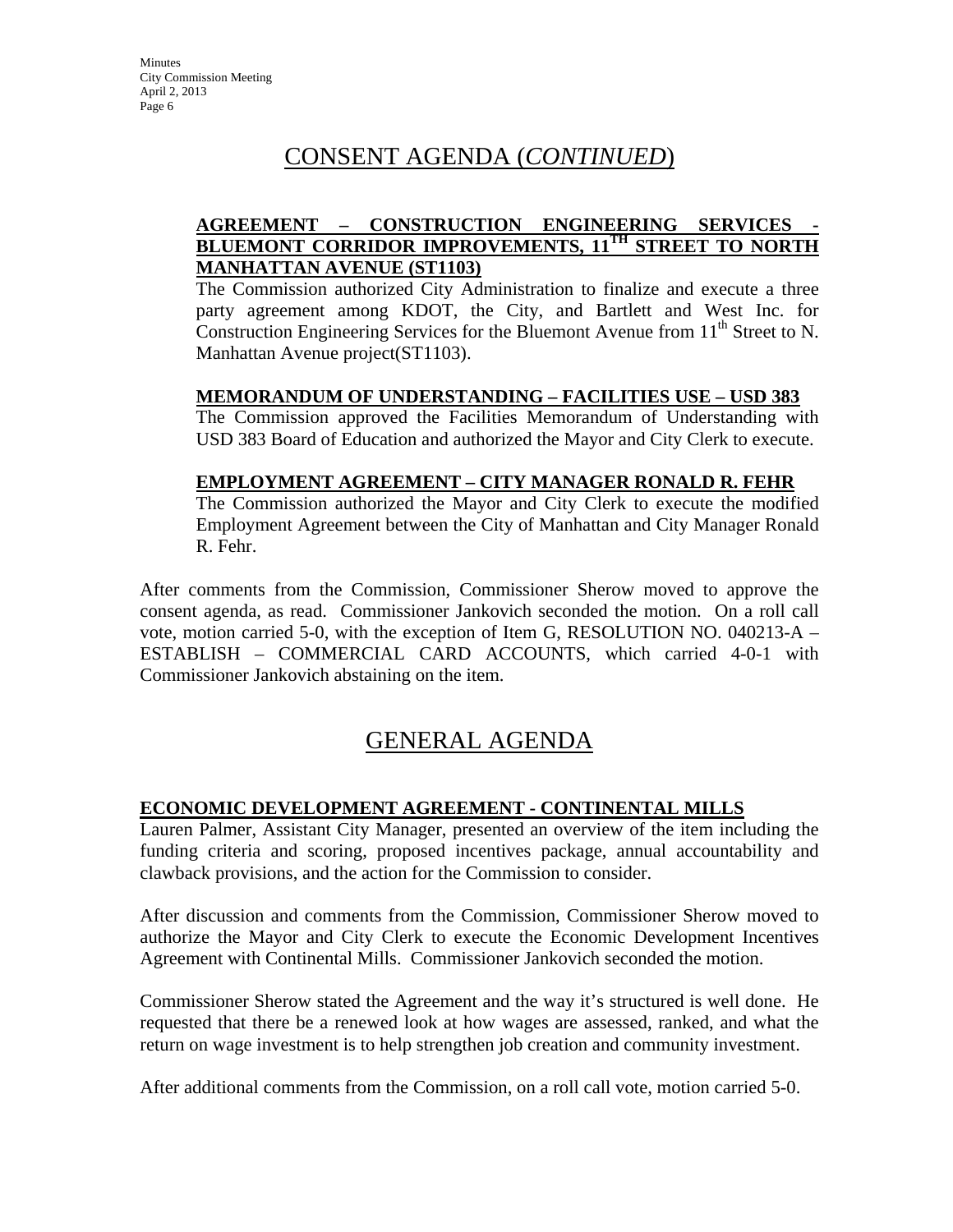# GENERAL AGENDA (*CONTINUED*)

### **REQUEST FOR TIME EXTENSION - NOBLE HOSPITALITY, INC. (HOLIDAY INN EXPRESS HOTEL)**

Jason Hilgers, Assistant City Manager, presented an overview of the item. He then responded to questions from the Commission regarding the request for the extension of time, completion and timeline for Candlewood Suites, and provided information on the payment of the bonds.

Derrick Roberson, Arthur-Green, LLP Law Firm, representing Colin Noble, informed the Commission that Candlewood Suites is open and receiving good feedback. He provided an update on the progress being made for the Holiday Inn Express, project funding, and highlighted details of the Agreement. He asked the Commission to act favorably on the extension request.

After additional discussion and comments from the Commission, Jason Hilgers, Assistant City Manager, responded to questions from the Commission regarding the Agreement and measures if construction is not completed on schedule.

Colin Noble, owner of Noble Hospitality, provided additional information on the request and project. He informed the Commission that negotiations with the bank are going just fine, but was notified by his banker that sequestration might hold up approval and this extension request is a precautionary measure.

Roy Head, 728 Ridgewood Drive, voiced concerns with the transfer of ownership of the land, the amount of money being paid for the land, and asked if taxpayers would see the \$500,000.00 owed to the City.

Jason Hilgers, Assistant City Manager, responded to questions and provided additional information on the Agreement, payments received, and ownership of the lots in question.

Ron Fehr, City Manager, provided clarification regarding the item and the \$500,000.00 mentioned for the purchase of three tracts of land.

Richard Hill, 3513 Stagecoach Circle, voiced support for the proposed hotel and amendment to extend the Agreement. He stated that the hotels will be a definite improvement for Manhattan. He informed the Commission that Mr. Noble is asking for a contract extension that will create jobs in Manhattan and is not asking for grants or loans for these new jobs being created.

Jason Hilgers, Assistant City Manager, provided clarification on the transient guest tax.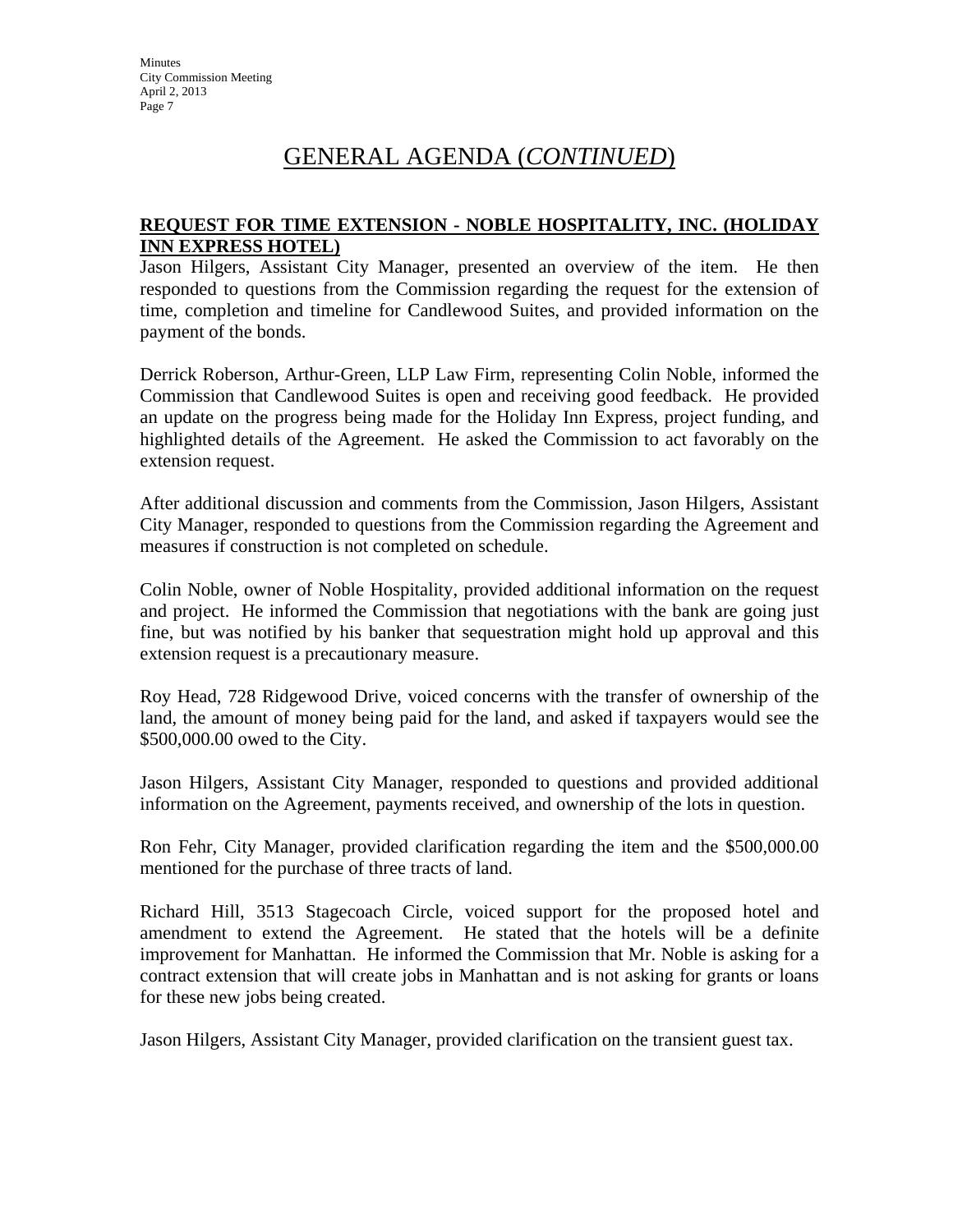# GENERAL AGENDA (*CONTINUED*)

### **REQUEST FOR TIME EXTENSION - NOBLE HOSPITALITY, INC. (HOLIDAY INN EXPRESS HOTEL)** *(CONTINUED)*

After discussion and comments from the Commission, Commissioner Sherow moved to approve the request from Noble Hospitality to extend the closing date by six months and authorize City Administration to finalize and the Mayor and City Clerk to execute an amended agreement. Commissioner Jankovich seconded the motion.

Mayor Pepperd stated that he could not support the extension and was opposed to how the entire deal was negotiated without other proposals being accepted. He said that this was not an arm's length transaction and that he would vote no on the request.

After additional discussion and comments from the Commission, on a roll call vote, motion carried 4-1, with Mayor Pepperd voting against the motion.

# **NEGOTIATE AGREEMENT - MIDWEST ATC - AIR TRAFFIC CONTROL SERVICES AT MANHATTAN REGIONAL AIRPORT**

Peter VanKuren, Airport Director, presented an overview of the item. He then responded to questions from the Commission.

Ron Fehr, City Manager, provided additional information regarding the item. He stated that the funding for air traffic control services is proposed to come from a surplus in the general fund reserves for unanticipated expenses. He informed the Commission that this item will be brought back after negotiations are made with Midwest ATC in an effort to be more aligned with the Airport's needs. He stated that several airports have filed legal challenges with the Federal Aviation Administration (FAA). He then responded to questions from the Commission regarding potential opportunities with Fort Riley, discussed a possible cost share program, and provided additional funding and revenue generating considerations to pay for the air traffic control services.

Jerry Kramer, Tower Chief, Midwest Air Traffic Control Service Inc., informed the Commission that approval of this request is in the best interest of Manhattan. He provided additional information regarding the item.

After discussion and comments from the Commission, Commissioner Sherow moved to authorize City Administration to negotiate an Agreement with Midwest Air Traffic Control Services, Inc., of Overland Park, Kansas, for air traffic control services at Manhattan Regional Airport using General Fund Reserves up to an amount not to exceed \$162,000.00. Commissioner Jankovich seconded the motion. On a roll call vote, motion carried 5-0.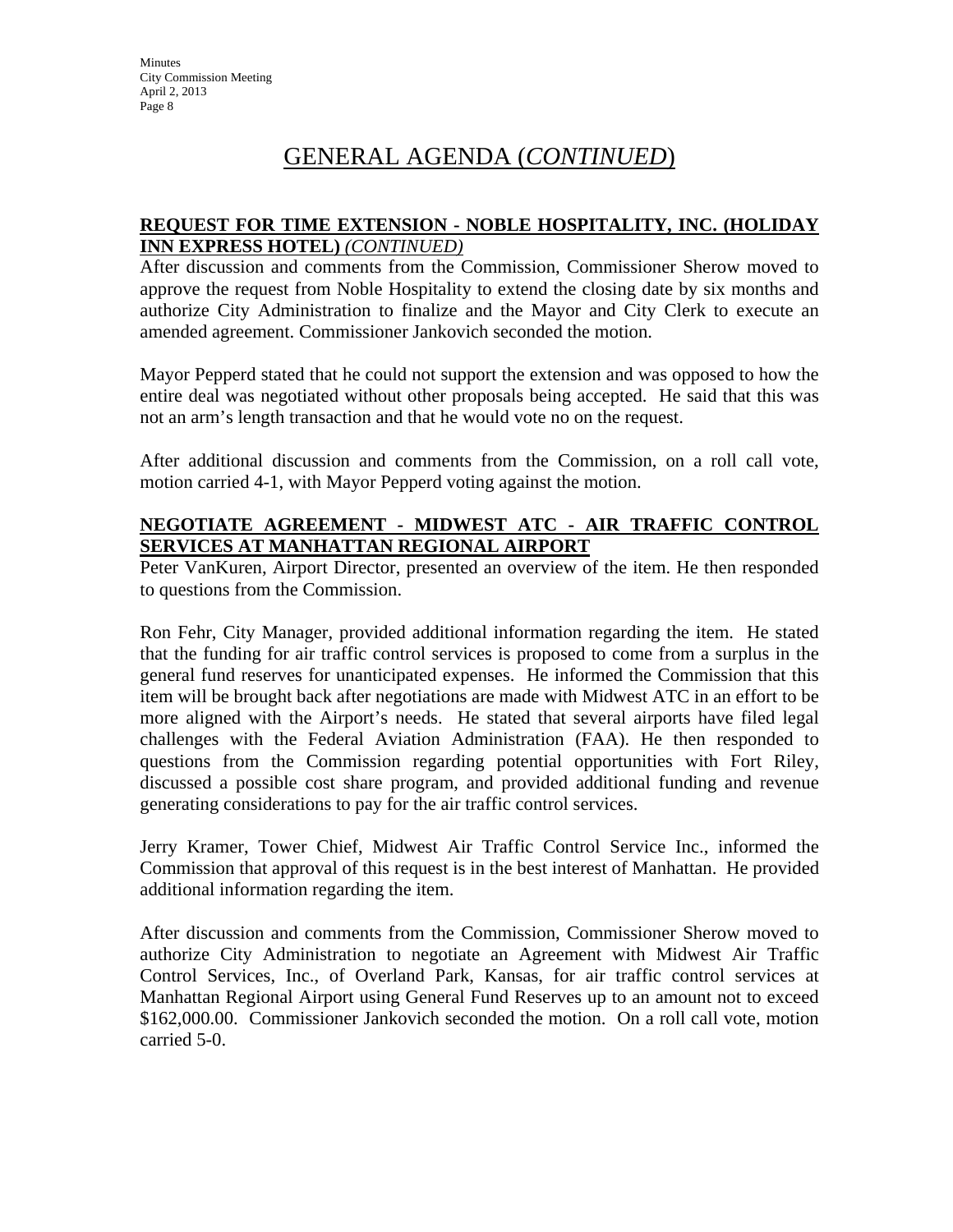Minutes **City Commission Meeting** April 2, 2013 Page 9

# **EXECUTIVE SESSION**

At 8:36 p.m., Commissioner Jankovich moved to recess into Executive Session until 8:45 p.m. for the purpose of discussions with the Attorney for the City regarding pending legal matters that need to be confidential and that are deemed privileged in the attorneyclient relationship. Commissioner Sherow seconded the motion. On a vote, motion carried 5-0.

At 8:45 p.m., the Commission reconvened with Mayor Pepperd and Commissioners Matta, Butler, Jankovich, and Sherow in attendance.

#### **ADJOURNMENT**

At 8:46 p.m., the Commission adjourned.

Fees, MMC, City Clerk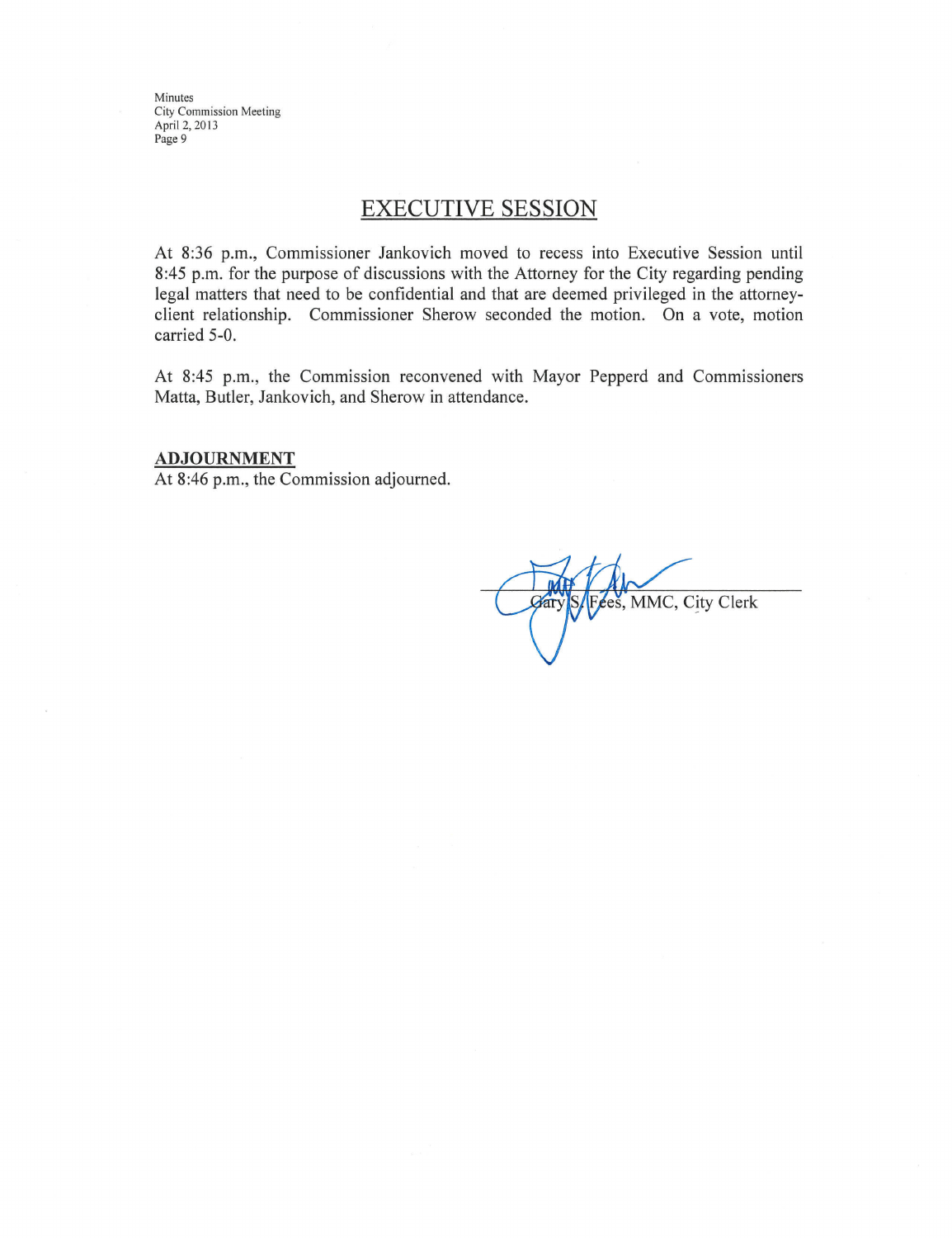#### **STAFF REPORT**

# **ON AN APPLICATION TO REZONE PROPERTY**

**APPLICATION: REZONE** two (2) tracts of land in the proposed Congressional Addition.

Tract 1: An approximate six and four tenths (6.4) acre tract of land.

Tract 2: An approximate thirteen and eight tenths (13.8) acre tract of land.

### **THE PRESENT ZONING DISTRICT CLASSIFICATION OF TRACT 1 AND TRACT 2 IS:** County **R-PUD, RESIDENTIAL PLANNED UNIT DEVELOPMENT DISTRICT.**

### **THE PROPOSED ZONING DISTRICT CHANGES ARE:**

Tract 1: R-M, Four-Family Residential District.

Tract 2: R-1, Single-Family Residential District.

**APPLICANTS:** SMH Consultants – Jeffrey Hancock, on behalf of the owner, Grand Mere Development Inc. – Mary Vanier, and developer, Fieldhouse Development Inc. – Zachary J. Burton.

**ADDRESSES:** 4201B Anderson Avenue, Suite 2, Manhattan, KS 66503; 2021 Vanesta Drive, Suite A, Manhattan, KS 66503; 3720 Seth Child Road, Manhattan, KS 66503.

**OWNER:** Grand Mere Development Inc. – Mary Vanier.

**ADDRESS:** 2021 Vanesta Drive, Suite A, Manhattan, KS 66503.

**LOCATION:** Tract 1 and Tract 2 are generally located along the west side of Grand Mere Parkway and northwest of the intersection of Grand Mere Parkway and Players Terrace.

**AREA:** 20.2 acres (Tract 1: 6.4 acres and Tract 2: 13.8 acres).

**DATE OF PUBLIC NOTICE PUBLICATION:** Monday, February 11, 2013.

**DATE OF PUBLIC HEARING: PLANNING BOARD:** Monday, March 4, 2013. **CITY COMMISSION:** Tuesday, March 26, 2013.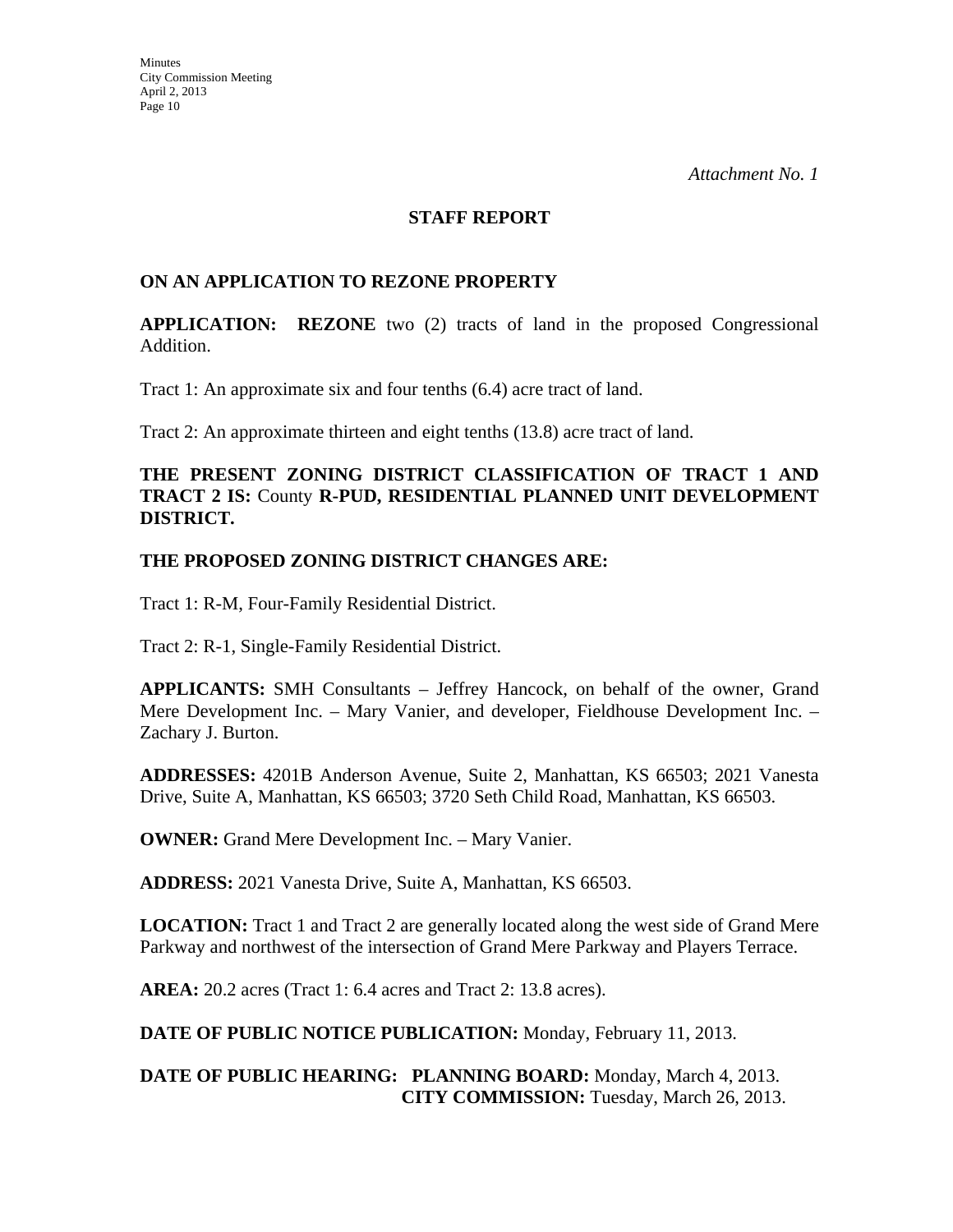# **THIRTEEN MATTERS TO BE CONSIDERED WHEN REZONING**

**1. EXISTING USE:** Open and undeveloped tract of land in Grand Mere, a master planned golf course community.

**2. PHYSICAL AND ENVIRONMENTAL CHARACTERISTICS:** Open range land with native grass cover is an "L" shaped tract with the shorter leg along the southern boundary of the tract and the longer leg extending to the northwest. The site slopes to the southwest and drains in the same direction, eventually to Wildcat Creek. The western side of the site is tree covered with the balance native filed grass.

# **3. SURROUNDING LAND USE AND ZONING:**

- **(a) NORTH:** Undeveloped land in future Grand Mere apartment neighborhood and open space; County R-PUD.
- **(b) SOUTH:** Apartment and single-family attached dwellings in developing Bellerive Addition; R-3, Multiple-Family Residential District and Two-Family Residential District.
- **(c) EAST:** Grand Mere Parkway (divided four lane collector street), undeveloped land in future Grand Mere villas and townhomes, single-family homes, and Colbert Hills Golf Course; County R-PUD, and R District.
- **(d) WEST:** Colbert Hills Golf Course; R-S District.

**4. GENERAL NEIGHBORHOOD CHARACTER:** Currently, the general character of the neighborhood is a mix of recently constructed multiple-family apartment, singlefamily attached dwellings, single-family residential dwellings, and golf course, all developing within a comprehensively planned neighborhood.

**5. SUITABILITY OF SITE FOR USES UNDER CURRENT ZONING:** The site was rezoned to County R-PUD in 1997. At the time of the rezoning, the golf course developer wanted assurance that when the golf course was annexed that a zoning, specifically the County R-PUD for the golf course, was attached. The rezoning to R-PUD was done primarily for the benefit of the golf course development. Those portions of Grand Mere that are not annexed remain County R-PUD. The current County R-PUD predated the Grand Mere Master Plan and Comprehensive Plan, which currently recommends "Apartments", and medium density residential, respectively. Development in Grand Mere is progressing to ensure attractive and orderly neighborhoods in response to market demand. The Congressional Addition is suitable for the proposed rezoning to R-1 and R-M Districts.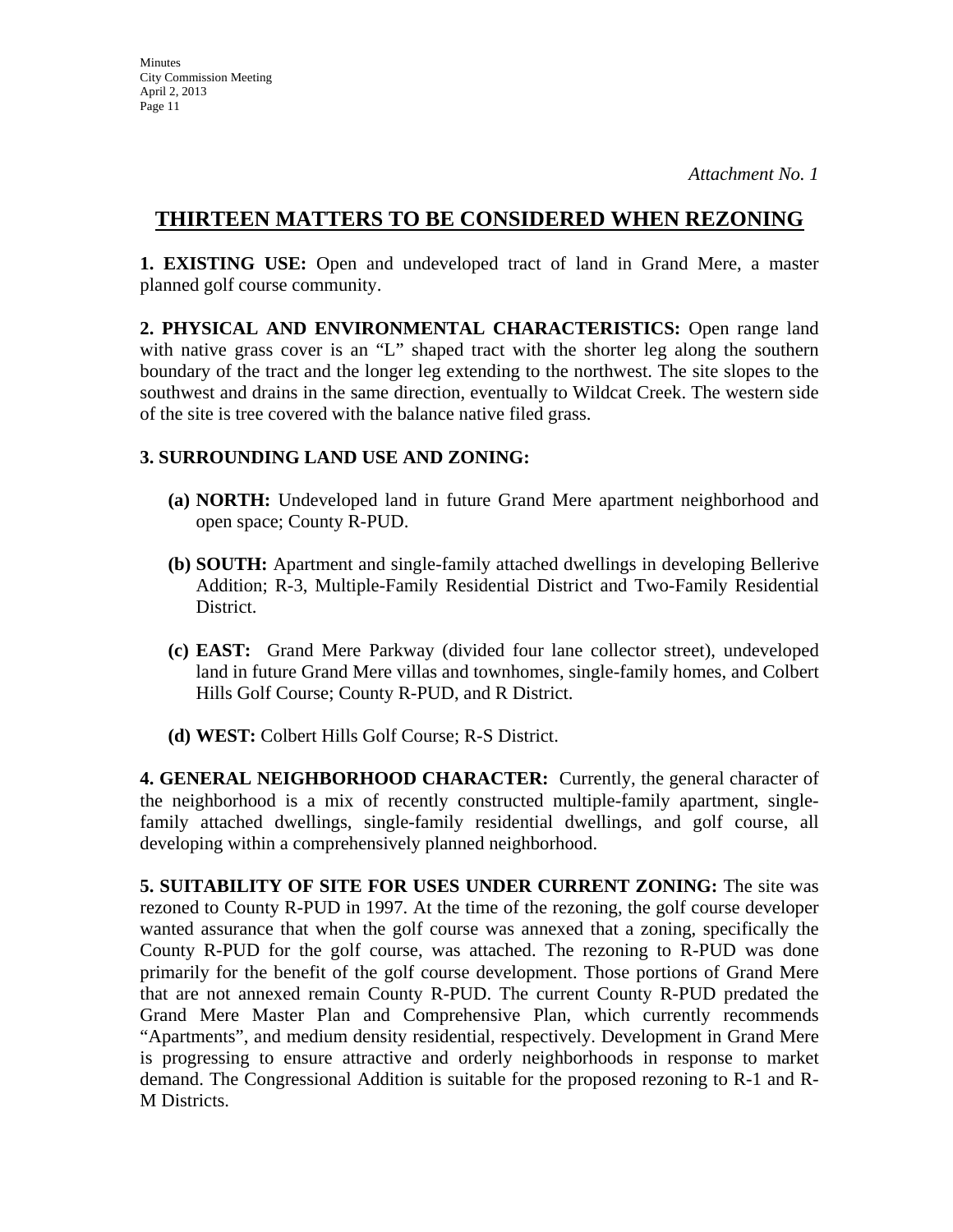**Minutes** City Commission Meeting April 2, 2013 Page 12

*Attachment No. 1*

**6. COMPATIBILITY OF PROPOSED DISTRICT WITH NEARBY PROPERTIES AND EXTENT TO WHICH IT MAY HAVE DETRIMENTAL AFFECTS:** The proposed rezoning to R-1 and R-M Districts are compatible with the surrounding neighborhood. Access to the site is proposed off an extension of Bellerive Drive, which intersects with Players Terrace and, in turn, connects to Grand Mere Parkway. All of the Grand Mere Parkway intersections were planned, designed and constructed to be consistent with the master plan for Grand Mere.

An increase in light, noise and traffic can be expected but with minimal impact on the surrounding area. The site is intended to be developed as "Apartments", but will instead be largely single-family homes with six four-plex buildings, both of which have been planned for and are consistent with the Grand Mere Master Plan and Comprehensive Plan.

To ensure compatibility within Grand Mere, architectural guidelines and design standards provide for building review and approval. A design review committee is responsible for enforcement of guidelines and standards *(see policy statement below under Comprehensive Plan, part III.)* The guidelines and standards are private and are not part of the rezoning. The policy statements are mentioned because they are part of the Grand Mere Master Plan policies.

# **7. CONFORMANCE WITH COMPREHENSIVE PLAN:**

### **COMPREHENSIVE PLAN**

# **TRACT 1 AND TRACT 2 IN THE PROPOSED CONGRESSIONAL ADDITION ARE SHOWN ON THE FUTURE LAND USE MAP IN THE NORTHWEST PLANNING AREA AS RESIDENTIAL MEDIUM HIGH DENSITY (RMH).**

### **Grand Mere Community Master Plan**

The Grand Mere Community Master Plan was originally adopted in April 2000, and is included as a specific Land Use Element of the current Comprehensive Plan adopted in 2003. The Grand Mere Plan is a more detailed level neighborhood plan for the site, which notes the tract as, Apartments (RMH), described in the written document on page 10, and on the Grand Mere Master Plan map as Apartments # 2, 18.4 AC (RMH.)

Applicable policies of the Comprehensive Plan and Grand Mere, a Master Planned Golf Course Community, are set out below in italics and bold italics.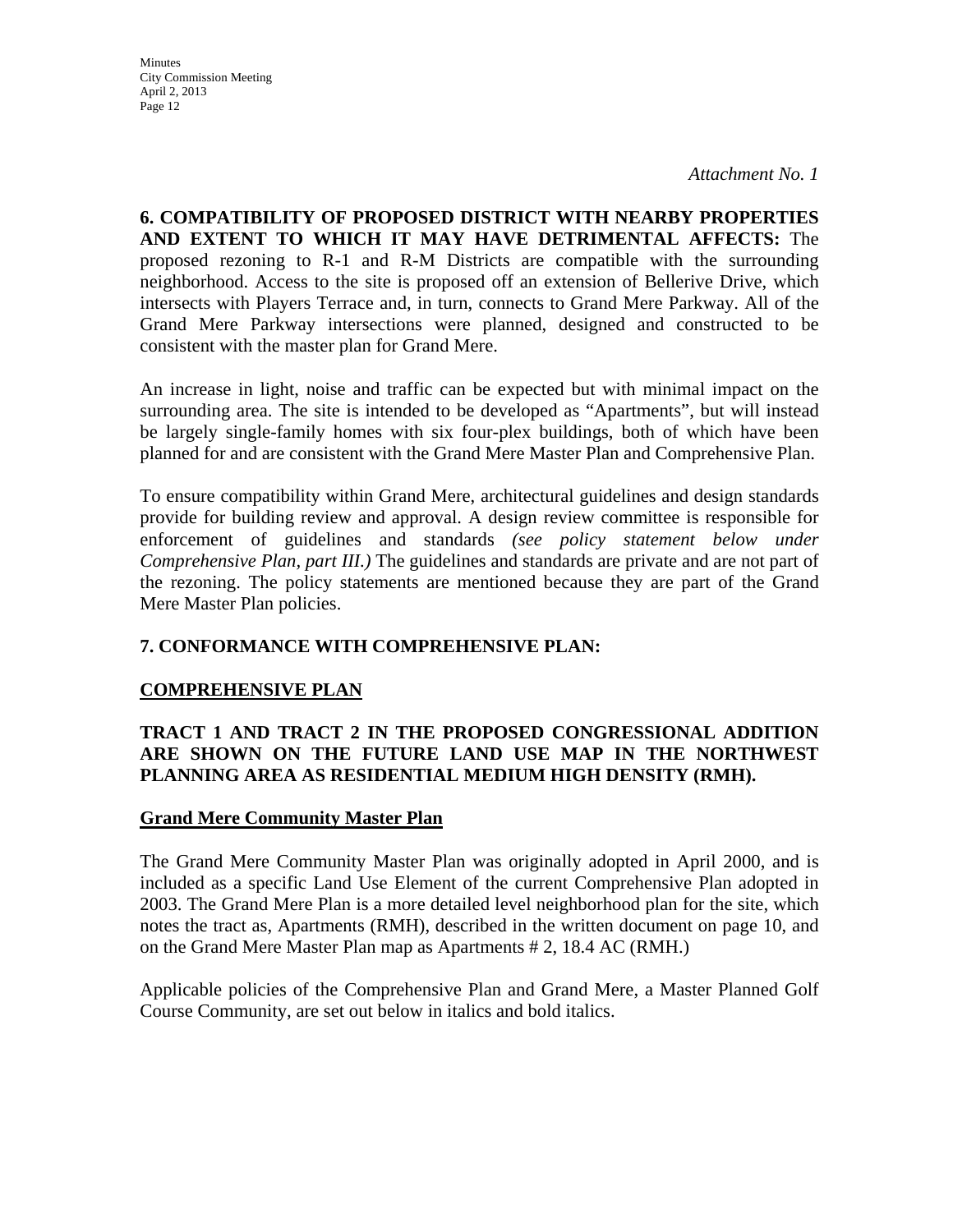# **COMPREHENSIVE PLAN**

### *Residential Medium/High Density (RMH)*

#### *RMH 1: Characteristics*

*The Residential Medium/High Density designation shall incorporate a mix of housing types in a neighborhood setting in combination with compatible non-residential land uses, such as retail, service commercial, and office uses, developed at a neighborhood scale that is in harmony with the area's residential characteristics and in conformance with the policies for Neighborhood Commercial Centers. Appropriate housing types may include a combination of small lot single-family, duplexes, townhomes, or fourplexes on individual lots. However, under a planned unit development concept, or when subject to design and site plan standards (design review process), larger apartment or condominium buildings may be permissible as well, provided the density range is complied with.* 

### *RMH 2: Appropriate Density Range*

*Densities within a Residential Medium/High neighborhood range from 11 to 19 dwelling units per net acre.* 

#### *RMH 3: Location*

*Residential Medium/High Density neighborhoods should be located close to arterial streets and be bounded by collector streets where possible, with a direct connection to work, shopping, and leisure activities.* 

### *RMH 4: Variety of Housing Styles*

*To avoid monotonous streetscapes, the incorporation of a variety of housing models and sizes is strongly encouraged.* 

### **Grand Mere, a Master Planned Golf Course Community**

# *I. INTRODUCTION*

# *A. PURPOSE OF SUBMITTAL*

*This Grand Mere submittal is a proposed amendment to the 1991 City of Manhattan Comprehensive Land Use Plan. It is intended to be the guide for future zoning requests as the Grand Mere Community develops.*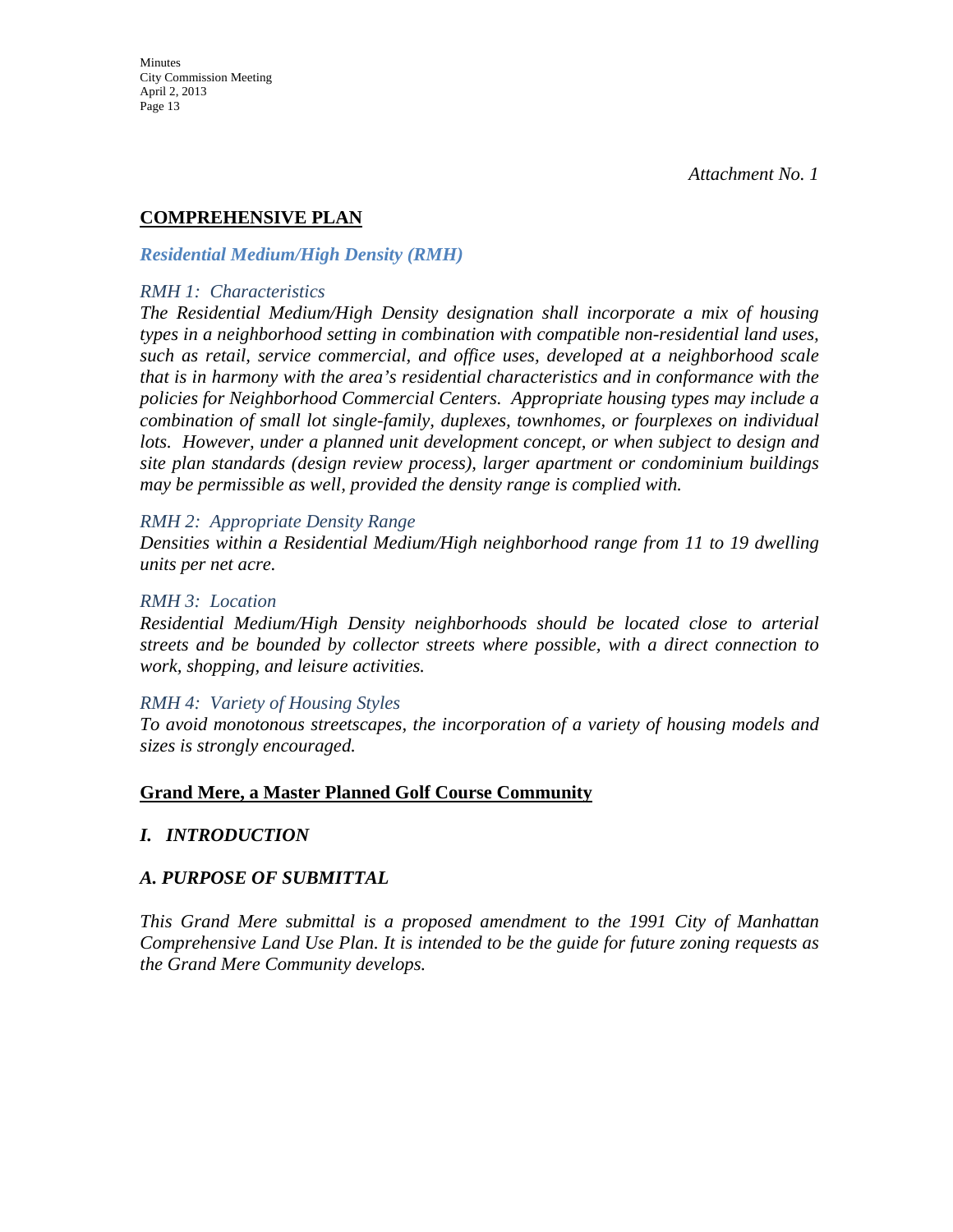# *B. PROJECT INTENT*

*The overall Land Use Amendment is intended to create a community designed within a park. By responding to the natural terrain, preserving natural corridors, protecting the slopes and riparian environment, a harmonious relationship with the land can be created for the community.* 

*Grand Mere is envisioned as an upscale residential community, with the University's Colbert Hills Golf Course and preserved open space interwoven throughout the development. The community is made up of individual neighborhoods defined by open space features, topography, connection to the Grand Mere Parkway, and the golf course. A strong joint effort has integrated the golf course design (Colbert Hills) and the overall community design (Grand Mere Development). The interconnectivity of automobile circulation, pedestrian/bicycles, and open space, as well as residential neighborhood placement and overall community utility location, has created a well integrated community with both future residences and community recreation as the main focus. Flexibility is built into the land use plan to allow the development to respond to market demand.* 

Specific types of residential product may subtly change in the future due to market *demand as the development pattern becomes clearer and as the community matures. The community will offer a high level of design quality, architectural variety, and a wide range of housing types to address the potential markets appropriate for an upscale development.* 

# *5 KEY DESIGN CONCEPTS*

# *1. Create a high quality residential community*

*Create a community of villages, residential neighborhoods, and neighborhood commercial areas centered along the projects' spine, Grand Mere Parkway. Through the use of architectural design guidelines and development reviews the quality of building construction will be maintained at the highest level.* 

# *2. Integrate the Natural Environment*

*Preserve the natural slopes and open space features. Provide a visual connection to the natural beauty of the development: the golf course in the valleys, the long vistas/views, and the prairie environment.*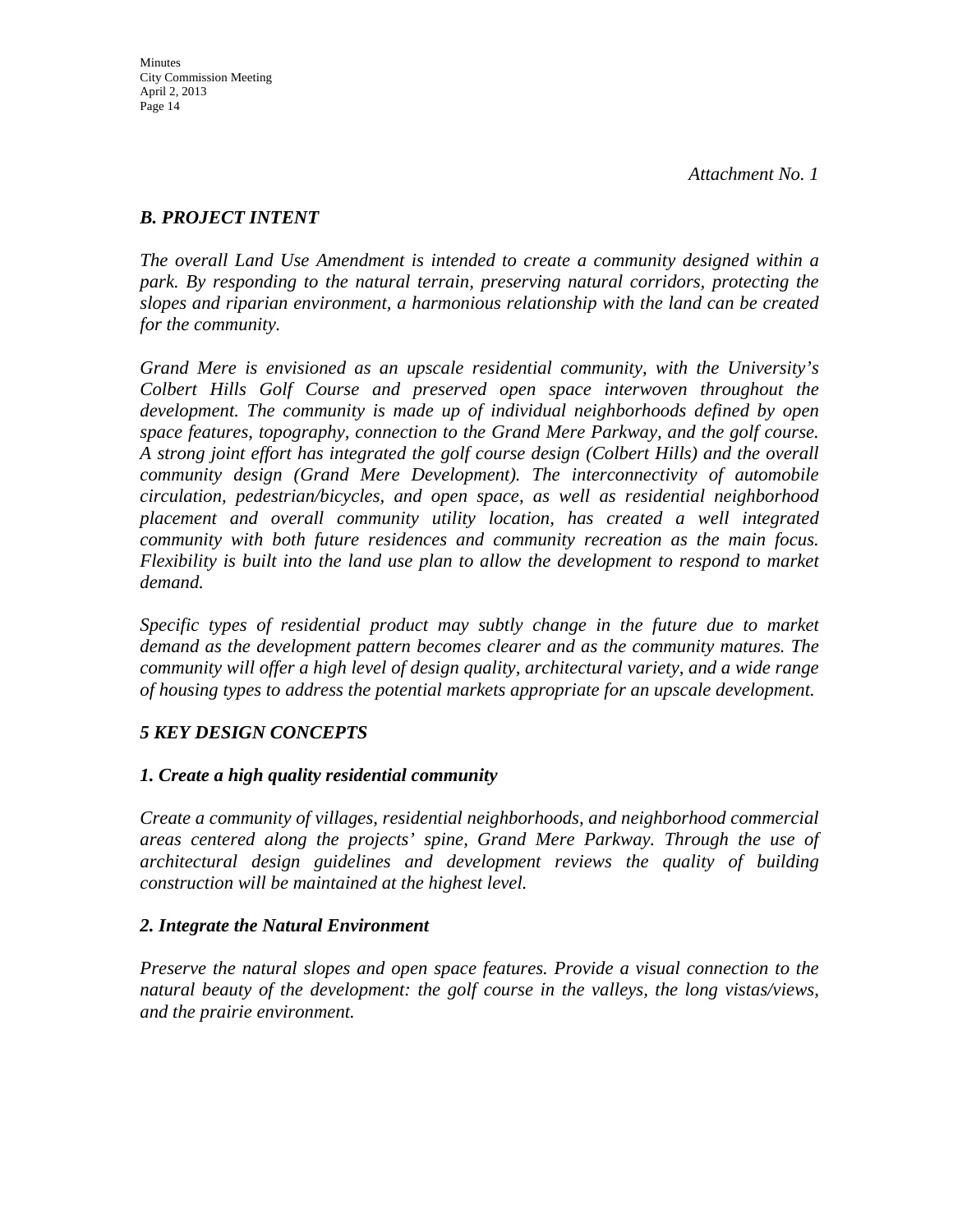# *3. Offer a Variety of Residential Living*

*Offer a wide range of residential products and lot types to address the market demands of the well informed and upscale consumer. An integrated community of many housing types will help to provide an interesting streetscape, a quality neighborhood texture, and a sustainable development.* 

# *4. Create a Pedestrian/Bicycle System*

*Provide pedestrian/bicycle connections throughout the development, following the Grand Mere Parkway, open space corridors and the linear park connections provided as part of the Master Plan along Little Kitten Creek and the continuation of the Hudson trail. Grand Mere Community Overall Development Plan* 

# *5. Establish a 'heart' to the community*

*Provide a central community feature for the residents of Grand Mere. Utilizing the golf clubhouse access as a link between the east and west parts of the property, a private community recreation complex would be provided at the intersection of Grand Mere Parkway and Colbert Hills Drive. This central location along the bike trail and pedestrian sidewalk connections to all the neighborhoods would provide an accessible 'recreational heart' for the community.* 

# *III. COMMUNITY CONCEPTS AND DEVELOPMENT STRATEGY*

*Grand Mere is proposed as a Master Planned Community consisting of a wide range of residential housing types and densities and will be utilizing both Planned Unit Development and Conventional Zoning Development standards based on specific sites and development types.* 

*The overall Grand Mere Project consists of 1,054 (estimated) acres, including the Colbert Hills Golf Course. Rather than dispersing development throughout the entire property, the project purposes to "concentrate" neighborhood development within residential and commercial villages on approximately 543 acres preserving almost 50% of the land as natural open space or golf course. This concept, while proposing a variety of home types and densities, provides large natural open spaces, golf course amenity for the general public, and peripheral residential villages as large lot or low density residential products that create an overall density (1.5 du/ac) for the site, consistent with the surrounding neighborhoods. All housing types shall belong to the Master Homes Association, which will be responsible for enforcing the covenants and restrictions, and maintaining the common grounds.*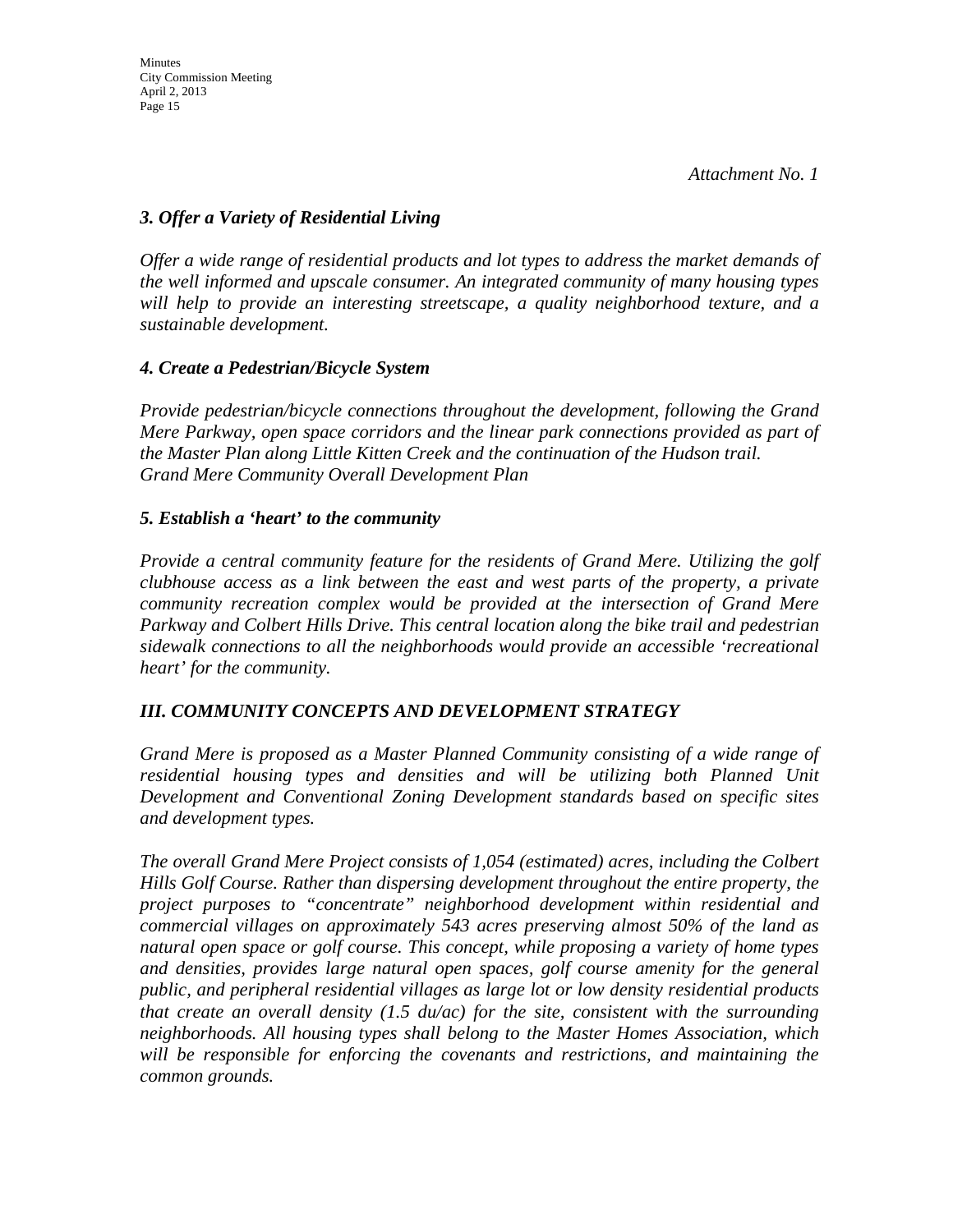**Minutes** City Commission Meeting April 2, 2013 Page 16

*Within the community, residential neighborhoods are supported by neighborhood commercial services, which provide a focus and entry element for the development. These neighborhood office and retail villages are envisioned as community services located at the development entries along the Little Kitten Creek entry and Kimball Ave. and the future northern entry on Marlatt.* 

*Throughout the plan, connecting open space systems, sidewalks and bike trails provide pedestrian connections between residential neighborhoods, public amenities and the neighborhood services. These are planned connections to occur in a variety of types and locations. As each phase of development is planned in detail, the specific pedestrian connections will be part of each village plat and relate back to the overall Circulation Parks & Open Space Plan.* 

*Grand Mere Community Architectural Guidelines and Design Standards will provide for the review and approval of all site and building plans for the Grand Mere property. The Design Review Committee of Grand Mere will be responsible for enforcement of these guidelines and standards. The Developer believes that careful planning and enforcement of design and development standards will ensure orderly, attractive, and lasting development, all of which will preserve and enhance the value of the community.* 

# *A. Residential Neighborhoods*

*The planning concept proposes a wide range of residential uses, with densities ranging from 1 to 20 dwelling units per acre (du/ac) within individual parcels. Generally, individual neighborhoods are envisioned as small enclaves in order to promote a mix of different product types, create intimate neighborhoods, and to build a strong community image from the project's onset. The key to a sustainable successful development is quality design and construction, and a variety of housing price points to attract a wide spectrum of residential consumers. Higher density residential, as well as small lot single-family opportunities are integrated into the community along Grand Mere Parkway, rather than isolated or located along the site's edges. While building a stronger new community, this concept also reduces impact on existing adjacent neighborhoods by focusing the traffic and circulation internally.* 

### *Residential Types:*

### *Apartments (RMH)*

*The apartment villages are located on two parcels of ground, 17.0 and 18.4 acres, along the parkway in areas where the architecture can take advantage of and incorporate the topography, soil conditions and golf course buffering. The buildings would be 2 to 3 stories with individual entries. Attached, detached garages, carports and open air parking*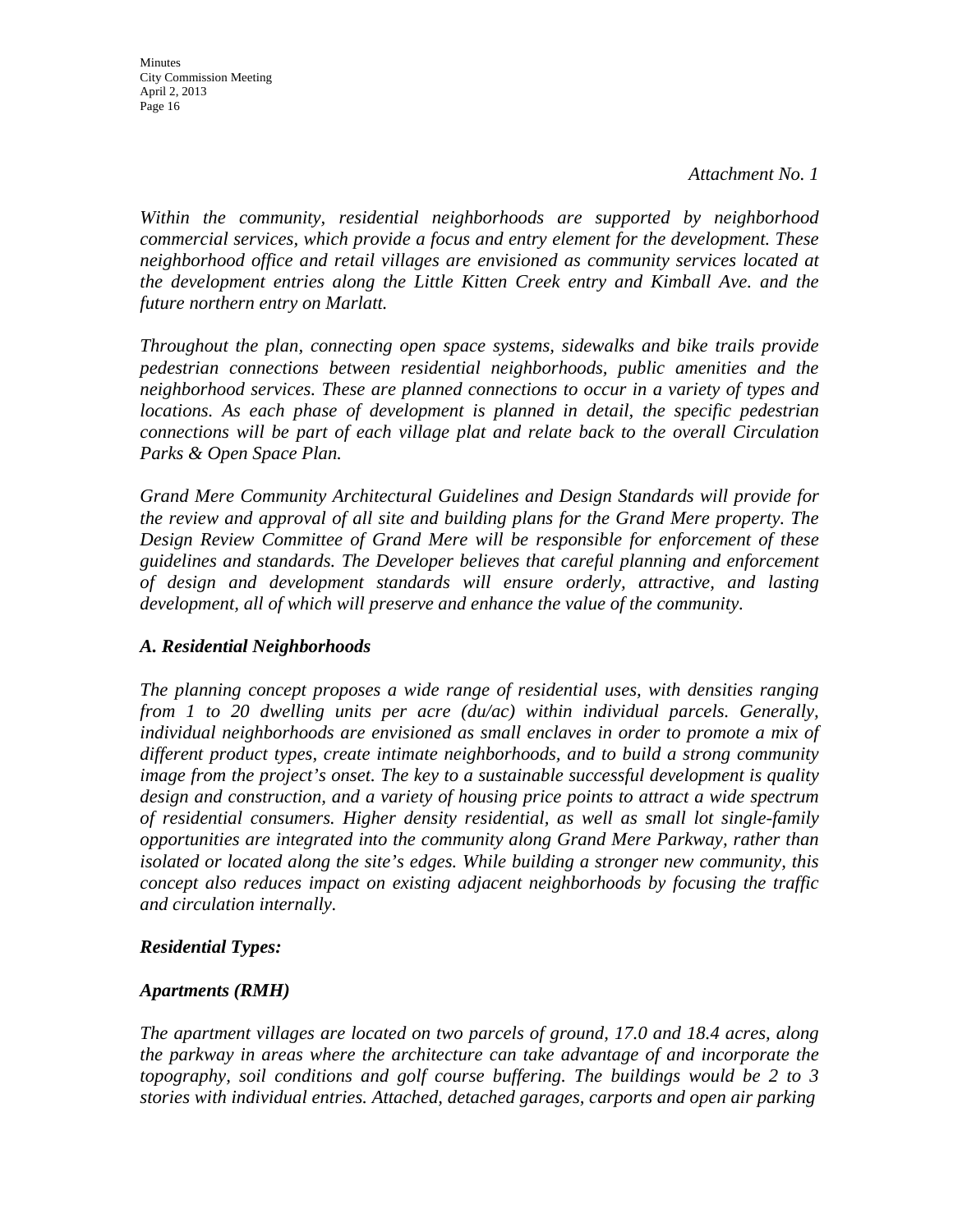Minutes City Commission Meeting April 2, 2013 Page 17

*would be provided for the residents. Slab on grade construction along the parkway would avoid much of the underlying rock and 2 story uphill side and 3 story downhill side architecture, behind the preserved open space and landform ridge, would minimize the grading necessary to incorporate housing along the 6th fairway. The architecture would be designed to provide an overall theme and consistent material quality throughout the neighborhood.* 

### *C. Streets and Circulation System*

*Residential streets within Grand Mere are envisioned as a key element of "neighborhood quality," offering a place to walk and play, as well as to drive and park. The streetscape in and along the roads will reflect the quality of the community through the use of signage monumentation and landscaping depending on the location and natural conditions of the space providing strong visual "cues" to better orient drivers to their locations and destinations.* 

*When utilizing the approved Manhattan street system standards the hierarchy, streetwidths, design speeds, and travel/parking lanes are consistent and will not compromise auto on-street parking, or bike and pedestrian access. The street layout will frame important views and vistas, including buildings, golf course, and natural features. Onstreet parking is available on all local streets.* 

*The Master Planned Community will be accessed from Kimball Avenue and Marlatt Avenue. Additional access points into the Community from surrounding residential streets are shown on the Master Plan.* 

### *D. Pedestrian and Bicycle Circulation System*

*Connectivity with the City of Manhattan Linear Park Master Plan is our main focus for the overall trails system. A comprehensive pedestrian and bicycle system is proposed for the community to provide access to individual neighborhoods, the Club Facility and Hotel site, commercial services, and open space amenities~ Elements include both off-street and on street bike paths, natural unimproved trails, and a 17.2 acre linear park along Little Kitten Creek. An easement shall be provided for the extension of the Hudson trail northward, along the east property line to northeast corner section 3-10-7. All trail/path systems will be site- specifically designed at the time of construction. Each will be reviewed on a site-by-site basis to ensure sensitive placement and minimum disturbance. This will be coordinated with the Park & Recreation Board and the Parks and Recreation Department.*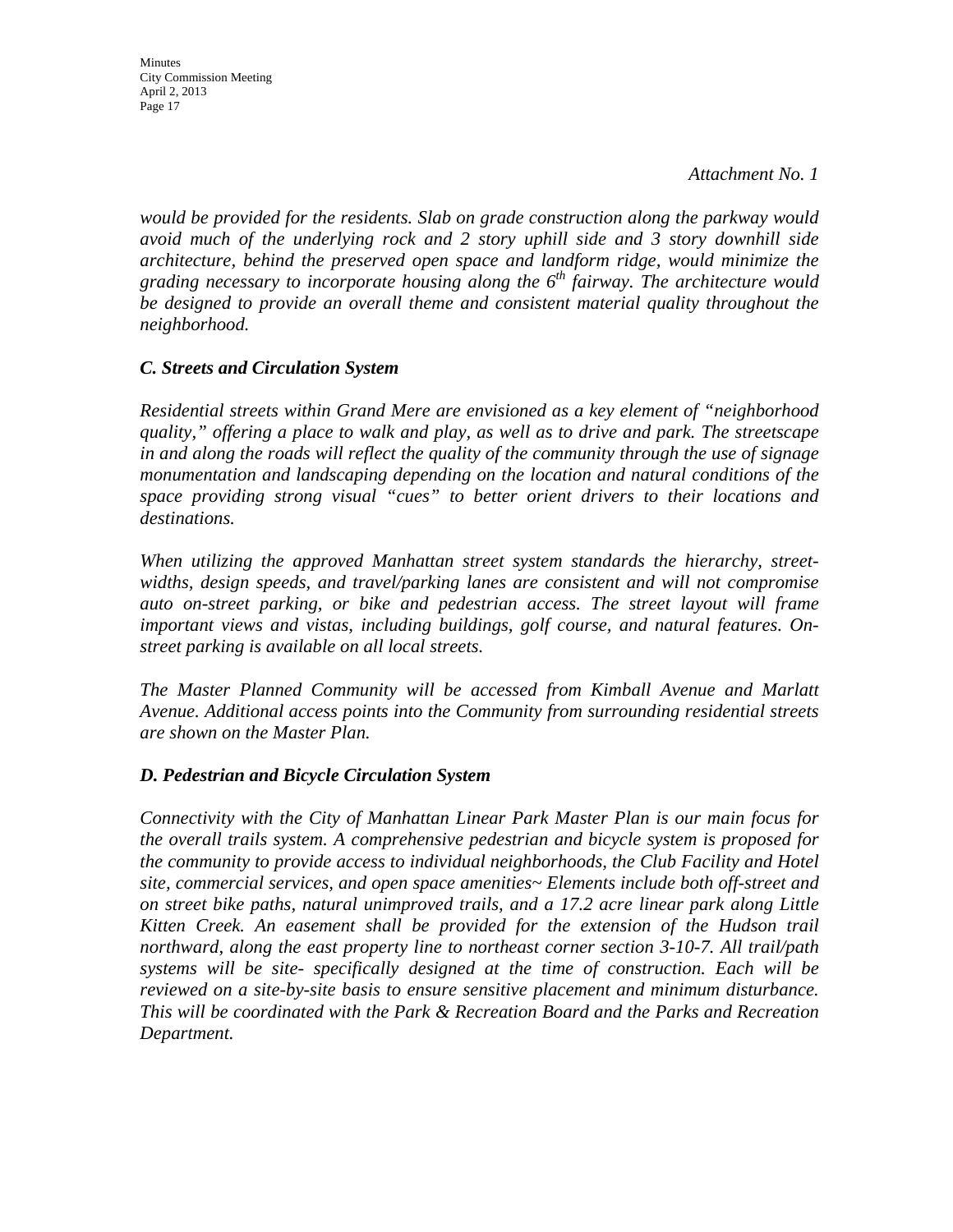# *G. Golf Course Development*

*The Grand Mere development drainage and detention system shall be designed to work in concert with the golf course drainage and detention system. The course was designed to meet the environmental goals of the Audubon International Signature Status Program.* 

# *Bike Paths, Trails and Sidewalks*

*Bike paths, trails and sidewalks are provided along the internal streets and open spaces to provide internal connections between the villages where possible. See the Circulation Parks & Open Space Plan* 

# *M. Current School District Boundaries*

*The school district boundary between Manhattan U.S.D. 383 and Riley County U.S.D. 378 divides Grand Mere into east and west jurisdictions crossing the property beginning at the S.W. Corner of Section 3-10-7 and continuing north to the N.W. Corner of Section 3-10-7.* 

The Comprehensive Plan suggests up to 19 dwelling units per net acre is appropriate in the RMH category and the Grand Mere Plan suggests a range of one up to 20 dwelling units per net acre. As noted on the proposed Preliminary Plat, the R-1 density is 1.29 dwelling units per net acre and the R-M density is 4.62 dwelling units per net acre, which assumes a total of 24 dwelling units or a four-family dwelling on each of the six lots.

The proposed rezoning of Tract 1 and Tract 2, in the Congressional Addition, conform to the Comprehensive Plan and Grand Mere Community Master Plan.

# **8. ZONING HISTORY AND LENGTH OF TIME VACANT AS ZONED:**

| August 7, 1997   | County Commission approved Preliminary<br>Riley<br>Development Plan of Colbert Hills and the Wildcat PUD.                        |
|------------------|----------------------------------------------------------------------------------------------------------------------------------|
| August 14, 1997  | Riley County Commission approved Final Development<br>Plan.                                                                      |
| February 7, 2000 | Planning Board approves resolution adopting Grand Mere<br>Community Master Plan and amendment of Comprehensive<br>Land Use Plan. |
| March 7, 2000    | City Commission approved first reading of an ordinance<br>adopting the Grand Mere Community Master Plan.                         |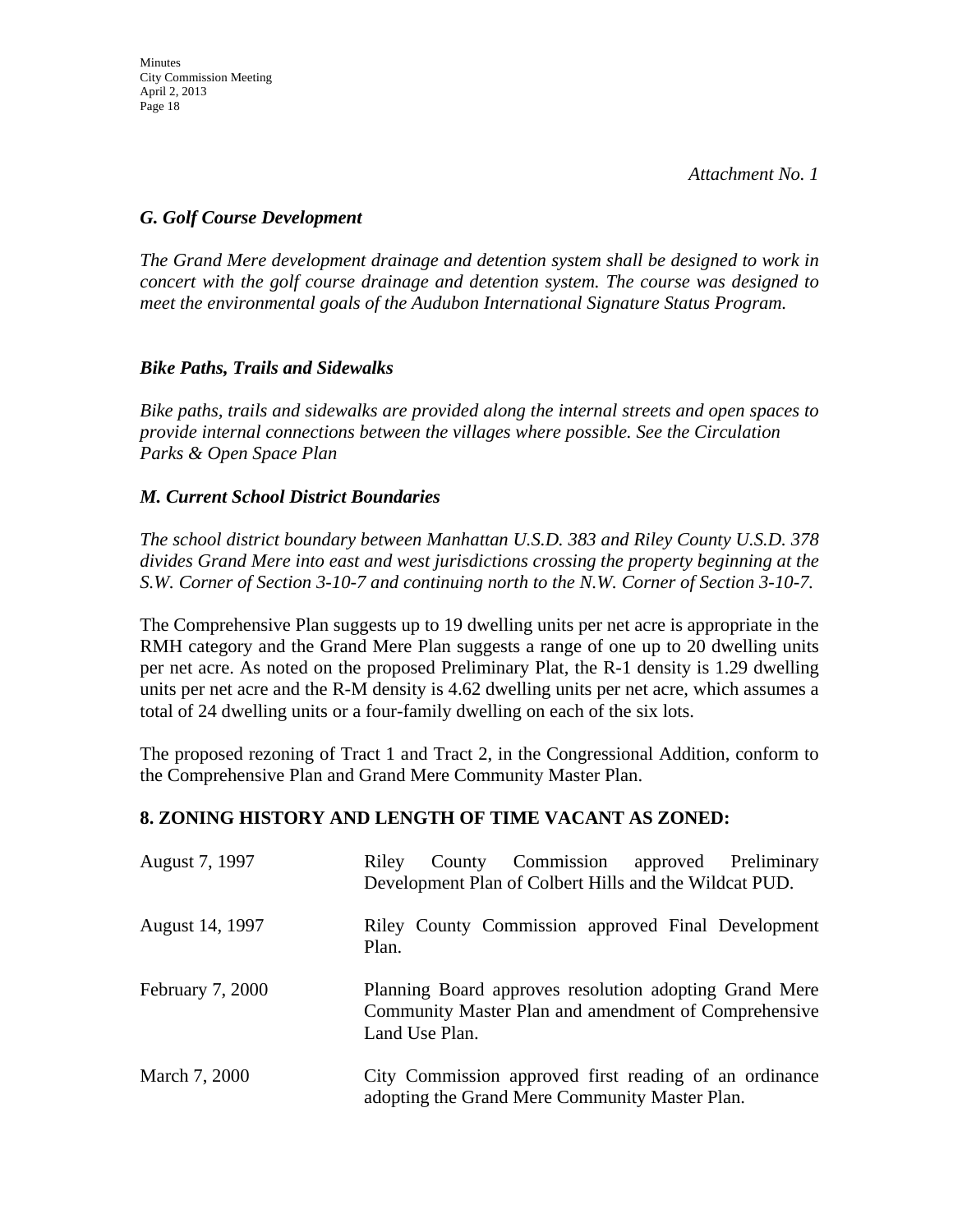April 2003 Comprehensive Plan adopted. Grand Mere Community Master Plan adopted as a related plan and implementation document.

The tract has remained vacant to date and was range land prior to development of the adjoining golf course and surrounding Grand Mere.

**9. CONSISTENCY WITH INTENT AND PURPOSE OF THE ZONING ORDINANCE:** The intent and purpose of the Manhattan Zoning Regulations is to protect the public health, safety, and general welfare; regulate the use of land and buildings within zoning districts to assure compatibility; and to protect property values.

The proposed rezoning is consistent with the intent and purpose of the Manhattan Zoning Regulations and R-1 and R-M Districts because proposed lot sizes conform to the minimum requirements of the R-1 and R-M Districts. In addition, the proposed Preliminary Plat dedicates easements and rights-of-way to serve the subdivision consistent with the requirements of the Manhattan Urban Area Subdivision Regulations.

Tract 1

The R-M District is designed to provide a dwelling zone at a density no greater than four dwelling units per 9,000 square feet of lot area. Minimum lot size for single-family detached dwellings is 6,000 square feet in area; 7,500 square feet for single-family attached; and, 7,500 square feet for a two-family dwelling unit.

The proposed R-M District portion of the Congressional Addition consists of lots ranging from approximately 28,525 square feet in area to 48,485 square feet in area. The proposed lots conform to the requirements of the proposed R-M District.

Tract 2

The R-1, Single-Family Residential District is designed to provide a dwelling zone at a density no greater than one dwelling unit per 6,500 square feet, with lots ranging from approximately 11,309 square feet in area up to 210,357 square feet in area, with the majority of lot sizes between 11,309 square feet in area to 38,746 square feet in area. The proposed lots conform to the requirements of the proposed R-M District.

The R-1 and R-M Districts are consistent with the Manhattan Zoning Regulations, with lot sizes reflected on the Preliminary Plat of the Congressional Addition.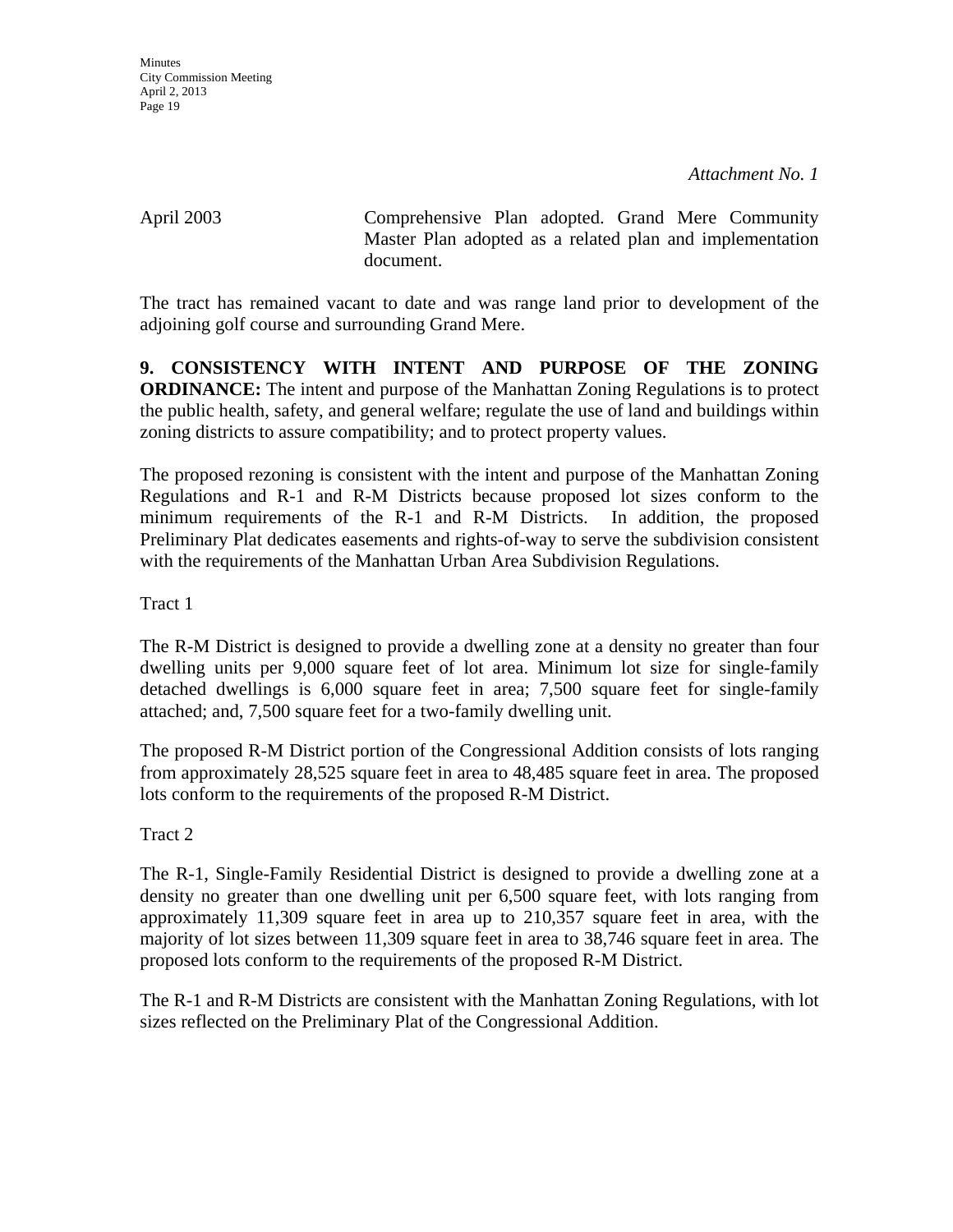**Minutes** City Commission Meeting April 2, 2013 Page 20

*Attachment No. 1*

**10. RELATIVE GAIN TO THE PUBLIC HEALTH, SAFETY AND WELFARE THAT DENIAL OF THE REQUEST WOULD ACCOMPLISH, COMPARED WITH THE HARDSHIP IMPOSED UPON THE APPLICANT:** There appears to be no gain to the public that denial of the rezoning of Tract 1 and Tract 2 would accomplish. No expected adverse affects on the public health, safety and welfare as a result of the rezoning. Development of the site cannot proceed until the proposed Preliminary Plat is approved. A separate application was submitted for approval of a Preliminary Plat. It may be a hardship upon the owner if the rezoning is denied.

**11. ADEQUACY OF PUBLIC FACILITIES AND SERVICES:** Adequate street, sanitary sewer and water services are available to serve Tract 1 and Tract 2.

### **12. OTHER APPLICABLE FACTORS:** None.

**13. STAFF COMMENTS:** City Administration recommends approval of the proposed rezoning of Tract 1 and Tract 2 in the Congressional Addition, consisting of:

Tract 1: from County **R-PUD, RESIDENTIAL PLANNED UNIT DEVELOPMENT DISTRICT**, to R-M, Four- Family Residential District, based on the findings in the Staff Report; and

Tract 2 from County **R-PUD, RESIDENTIAL PLANNED UNIT DEVELOPMENT DISTRICT**, to R-1, Single-Family Residential District, based on the findings in the Staff Report.

# **ALTERNATIVES:**

1. Recommend approval of the proposed rezoning of the Congressional Addition, consisting of:

Tract 1 from County **R-PUD, RESIDENTIAL PLANNED UNIT DEVELOPMENT DISTRICT**, to R-M, Four- Family Residential District, stating the basis for such recommendation; and,

Tract 2 from County **R-PUD, RESIDENTIAL PLANNED UNIT DEVELOPMENT DISTRICT**, to R-1, Single-Family Residential District, stating the basis for such recommendation.

- 2. Recommend denial of the proposed rezoning, stating the specific reasons for denial.
- 3. Table the proposed rezonings to a specific date, for specifically stated reasons.